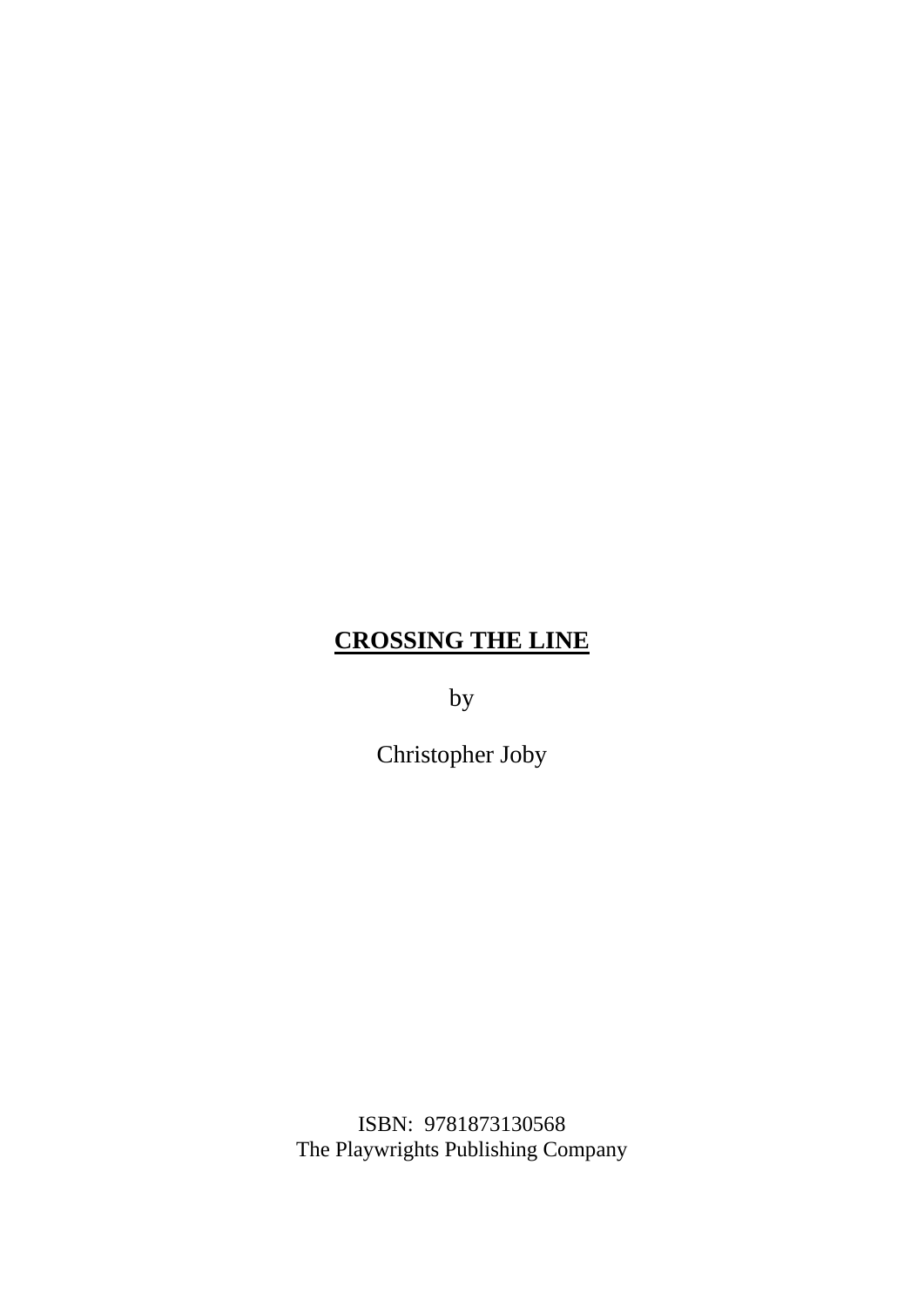Performances or readings of this play may not legally take place before an audience without a licence obtainable on application to:

> The Playwrights Publishing Co., 70 Nottingham Road, Burton Joyce, Nottingham, U.K., [44] (0)1159-313356 [playwrightspublishingco@yahoo.com](mailto:playwrightspublishingco@yahoo.com)

To avoid possible disappointment, application should be made, preferably in writing, as early as possible, stating: -

- (i) Name and address of applicant
- (ii) Name and address of Society;
- (iii) Name and address of theatre or hall where performance(s) would be held;
	- (iv) Times and dates of performances.

A fee will be charged for this licence which must be paid prior to the first performance otherwise the licence is automatically cancelled and the performance becomes illegal.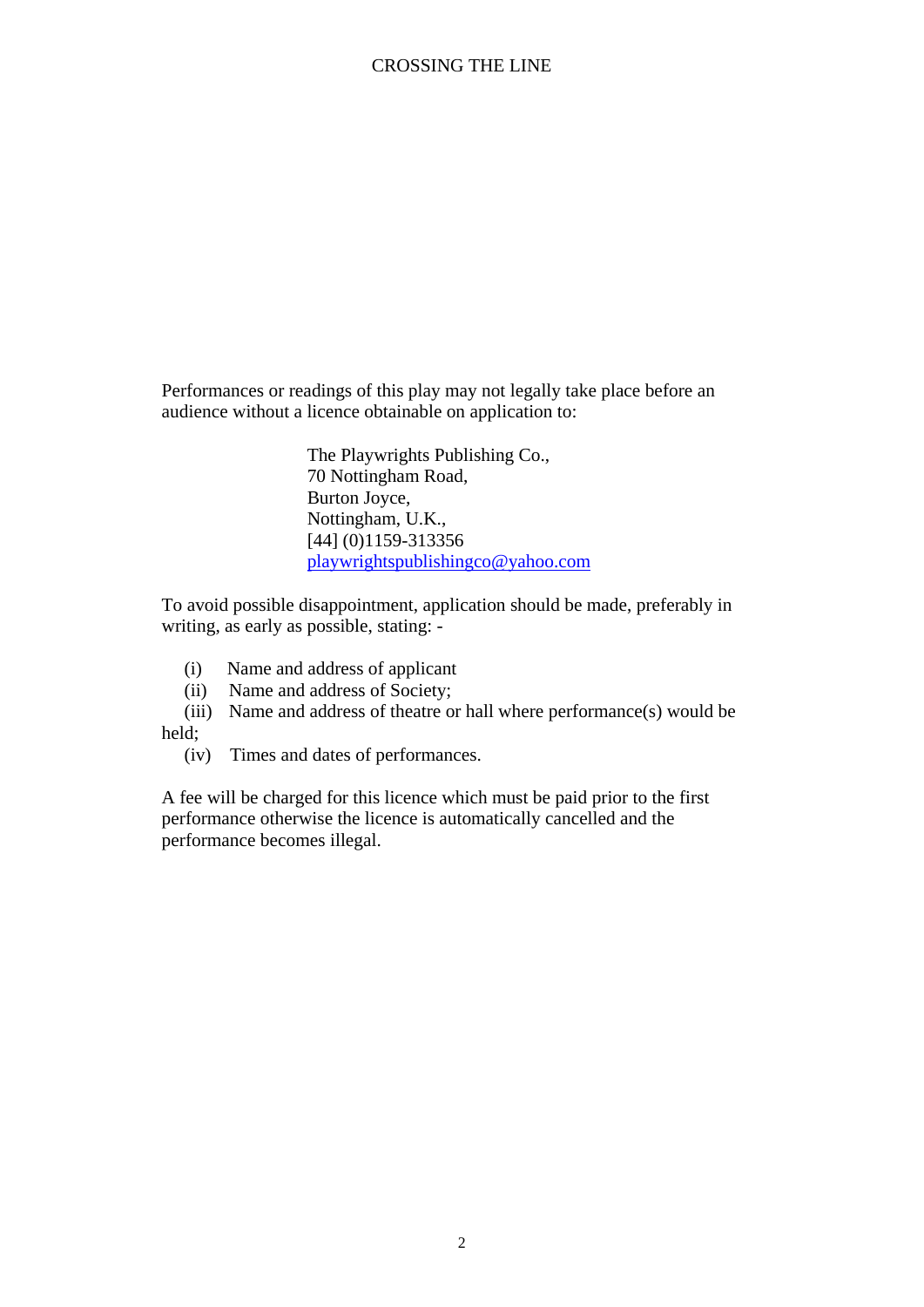# **CHARACTERS**

Piet Mondriaan ………………..Artist

Theo van Doesburg ……………Artist

Saskia de Boer …………………Housekeeper for Mr. Mondriaan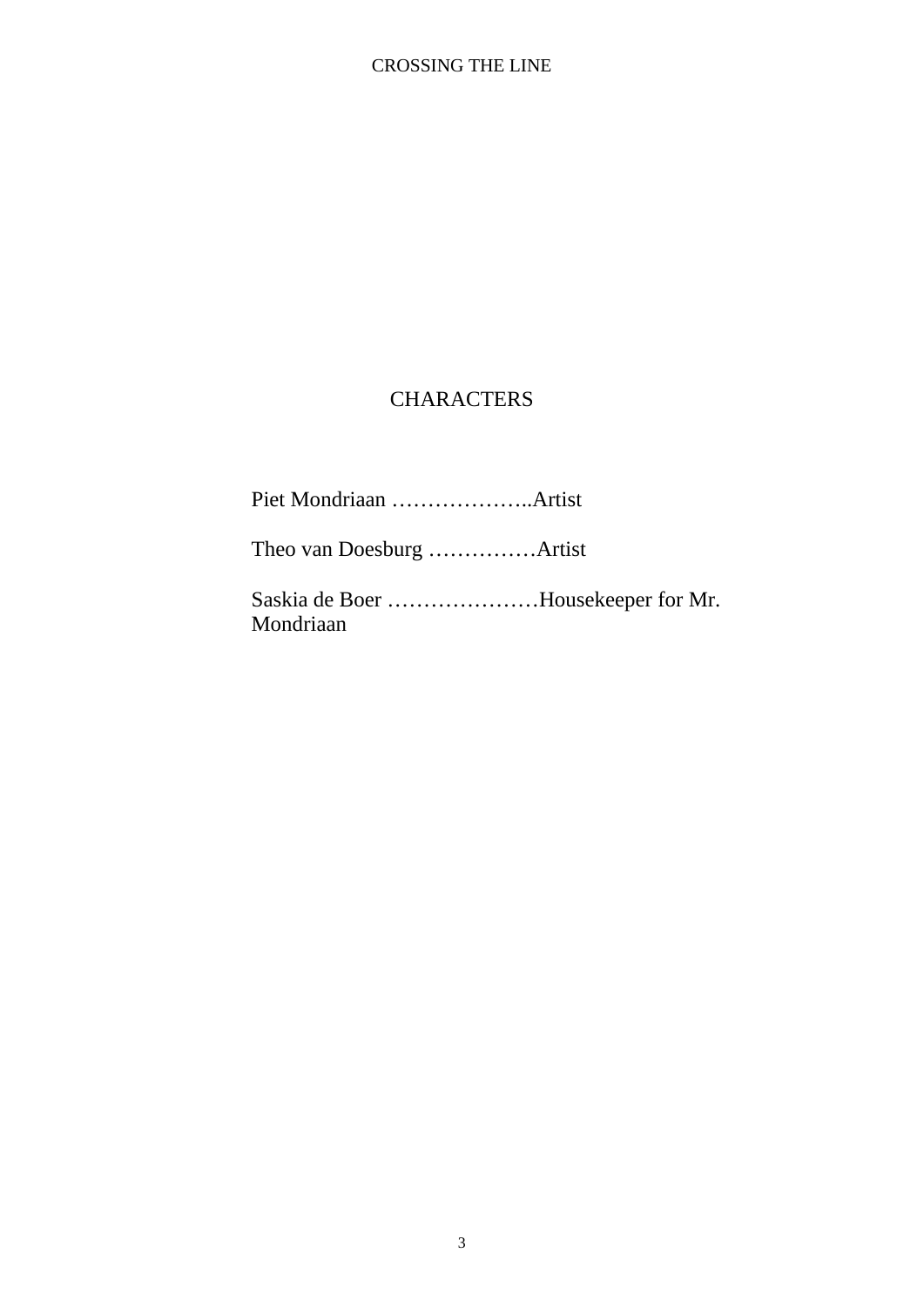#### ACT 1

(*The year is 1924. The scene is the studio of the Dutch artist, Piet Mondriaan. At the back of the stage is a wall with two paintings on it. One is an abstract painting of tree outlines, with thin black lines for the trunks and curves at the top for branches. The background is sky blue. The other painting consists of two horizontal and two vertical black lines which look like a symmetrical noughts and crosses board, with a blue patch in the central segment. The rest of the canvas is white. This painting is tilted slightly to one side. Between the two paintings is a square window. It has four square clear panels of glass, with the frame in the form of a Greek cross. In the middle of the studio is a table with two chairs under it. On the table are tubes of yellow, red, blue, white and black paint and brushes, and there are several copies of De Stijl (The Style) magazine, in a neat pile. At the front of the stage, there are two easels facing the audience. One, stage left, holds a square canvas. This also has something like a noughts and crosses board pattern on it, in black, though the verticals are further to the left than on the painting on the wall. The bottom left segment is painted red, the other segments white. There are a few brushes and a tube of red paint on the ledge of the easel. The other easel is empty. There is a door in the middle of the wall stage left.*)

(*As the curtain rises, Mondriaan's housekeeper, Saskia, enters through the door. She is in her twenties, attractive and curvaceous. She is carrying a dusting brush. She looks around tentatively and starts to dust, first the back wall, then the table, and then she comes to the easel with the painting on it and pauses. She looks at the painting, tilts her head briefly to the left and to the right, looks around, pauses, dusts the canvas slightly, and shrugs her shoulders. She whistles occasionally as she dusts.*)

Mondriaan: (*Off stage*) Saskia! Saskia!

(*Saskia quickly returns to the table and pretends to dust it. Mondriaan*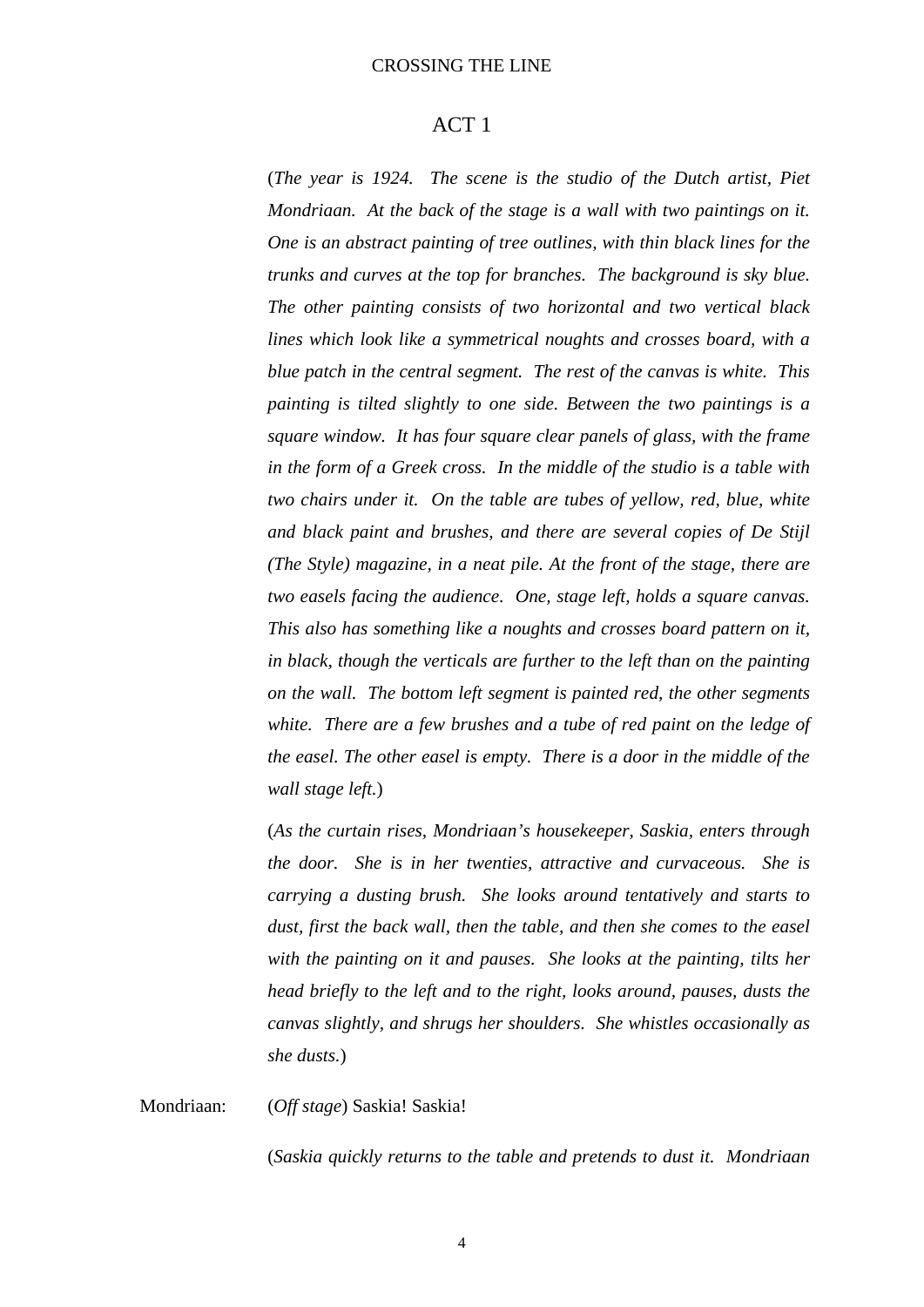*enters. He is very tidily dressed in a neat double-breasted suit with a red tie*)

Ah! There are you! What are you doing here? I thought I told you not to come into my studio.

Saskia: Sorry, Mr. Mondriaan. I forgot. Anyway, the door was open and I thought it could do with a dust.

- Mondriaan: Dust? Dust? There's no dust in this house. (*Runs his finger along the table and examines it*). Well, maybe there is, but do ask before you come into the studio. I don't want you damaging any of my work.
- Saskia: I'm very careful, Mr. Mondriaan.
- Mondriaan: Yes, I'm sure you are. Well, anyway, you're new here aren't you, so I'll overlook it this time.

(*Mondriaan comes down stage left and looks at the painting on the easel*).

You haven't touched this, have you?

- Saskia: (Trying to look innocent). Me, Mr. Mondriaan? No, Mr. Mondriaan. (*Saskia comes round to look at the work*). I did have a look at it, though.
- Mondriaan: Did you indeed? And what did you think of it?

Saskia: (*Hesitates*) Well, if I'm honest, I wasn't sure what it was.

Mondriaan: (*Annoyed*) Not sure what it was? It *wasn't* anything. It *isn't* anything either. (*Correcting himself*). Well, that's not quite true. It *is* a work of art, but it's not meant to represent anything, if that's what you mean. It's what is called abstract art. I've distilled the essence of reality into horizontals, verticals and primary colours, red here, blue and yellow elsewhere, but I wouldn't expect you to understand that, Saskia.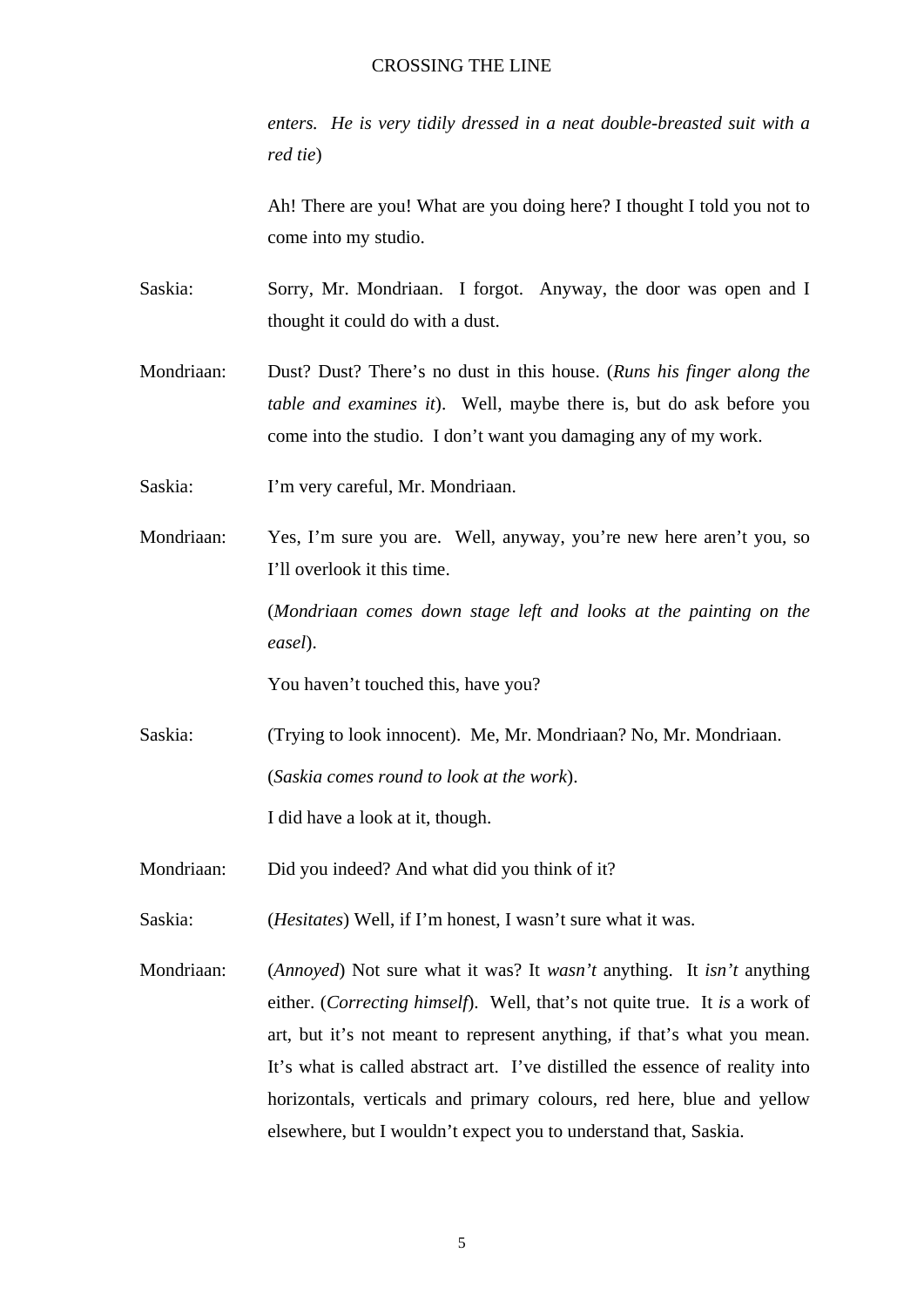Saskia: Distilled what? I've heard of gin being distilled, but... (*Very annoyed, Mondriaan tuts loudly and moves back to the table*). Sorry, Mr. Mondriaan, it's all those straight lines. I thought it might be a window at first, a bit like that one. (*Saskia points to the window at the back of the studio*). I like curves myself. I think they're much prettier.

Mondriaan: (*Turns to face Saskia*). Curves? They went out with the ark. You see, Saskia, I am concerned with pointing people to a new, more perfect world, and I am doing that by using only straight lines. You know, you'll never find a straight line in nature.

Saskia: (*Thinks for a moment*). What about blades of grass? They're straight, aren't they?

Mondriaan: They look straight, don't they, but if you inspect them closely, they are always curved at the top. That's why I have to use straight lines.

Saskia: Oh, if you say so, Mr. Mondriaan. I can't say I've ever looked closely at a blade of grass. But anyway, what's wrong with curves. (*Runs her hands down her body*). Some gentlemen seem to like *my* curves.

> (*Saskia looks at the abstract painting on the back wall depicting trees. She points to it and goes over to it*).

This painting's got curves on it, too, hasn't it? Who painted it?

Mondriaan: (*Annoyed and mumbles*). I did.

Saskia: Sorry?

Mondriaan: (*Clears his throat and speaks slightly more clearly, but embarrassed*). I did.

Saskia: Oh, well I like that. You can tell what it is. They're like trees.

Mondriaan: Yes, that's right. I painted it ten years ago, before I saw the light.

Saskia: Light? What light? You do talk in riddles, Mr. Mondriaan.

6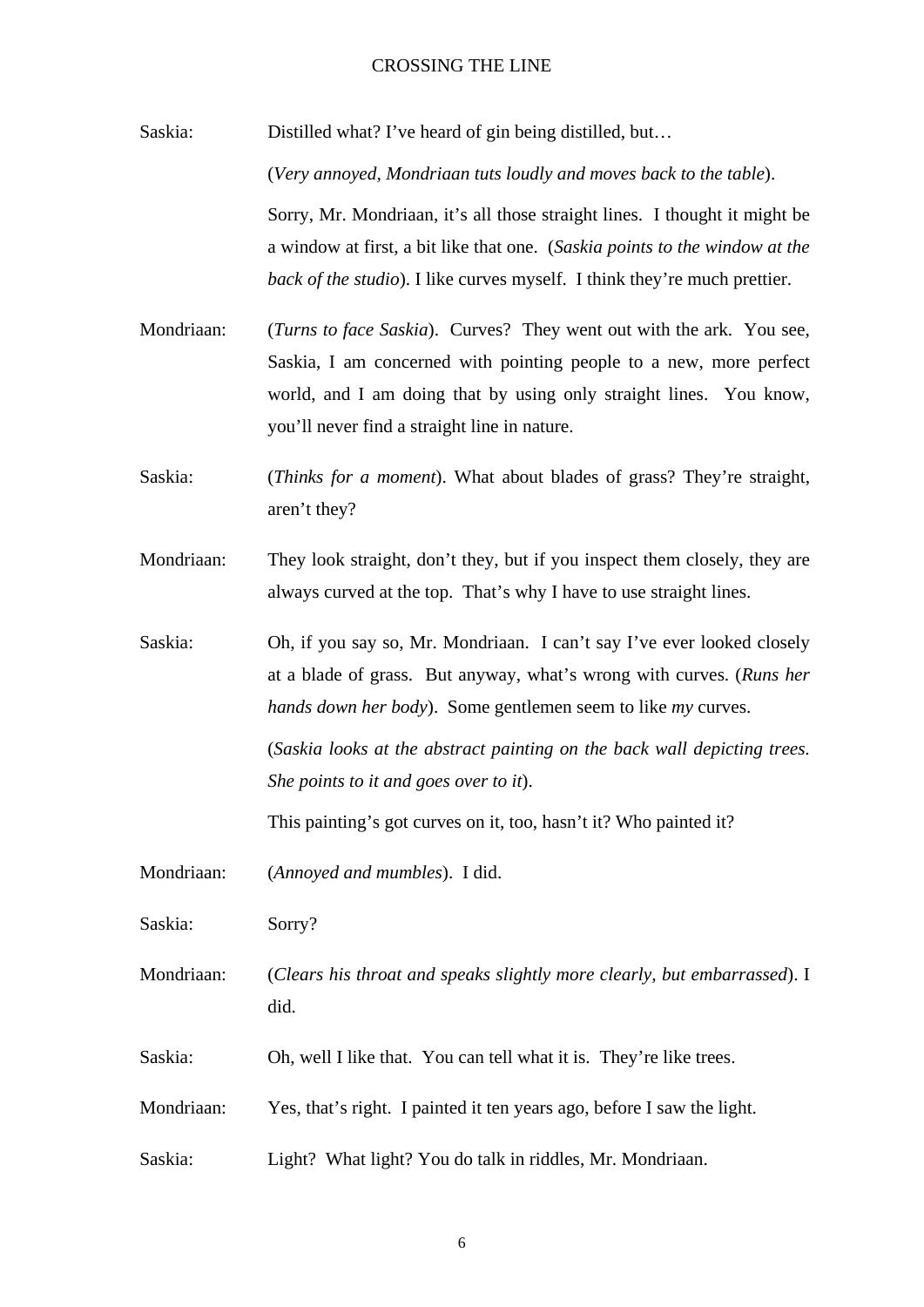| Mondriaan: | (Slightly exasperated). Before I saw the error of my ways and stopped<br>representing things, like trees. Before we founded The Style.                                                                    |
|------------|-----------------------------------------------------------------------------------------------------------------------------------------------------------------------------------------------------------|
| Saskia:    | The Style? There you go again.                                                                                                                                                                            |
| Mondriaan: | It's the group of artists I belong to. We believe that art should take us<br>beyond this world and point us to another, more perfect, reality.                                                            |
| Saskia:    | Oh (not quite sure what to make of what Mondriaan is telling her). That<br>soundser, interesting.                                                                                                         |
| Mondriaan: | It is, but look, I should take that painting down. I don't know why it's<br>still up there. (Changing the subject). Anyway, Saskia, I have a busy<br>day today and I need you to run some errands for me. |
| Saskia:    | What sort of errands?                                                                                                                                                                                     |
| Mondriaan: | Some food shopping at the local Albert Heijn. My colleague Theo van<br>Doesburg said he would call in this morning, and Georges Vantongerloo<br>is coming for lunch.                                      |
| Saskia:    | Vantonger-who?                                                                                                                                                                                            |
| Mondriaan: | Vantongerloo. He's Belgian.                                                                                                                                                                               |
| Saskia:    | Oh.                                                                                                                                                                                                       |
| Mondriaan: | Have you ever been to Belgium?                                                                                                                                                                            |
| Saskia:    | No, never. Never had any reason to. I've had Belgian beer, though.<br>That makes me all squiffy. Straight lines don't always seem straight<br>then. What's that one I like, Stella Tortoise, is it        |
|            |                                                                                                                                                                                                           |

Mondriaan: I think you mean Stella Artois.

Saskia: Stella Artois, that's it. I've had Belgian waffles, too. Mmmm (*Enjoys thinking about them, and as she does so, moves along the wall to the other painting, with the noughts and crosses pattern*). Hey, they've got